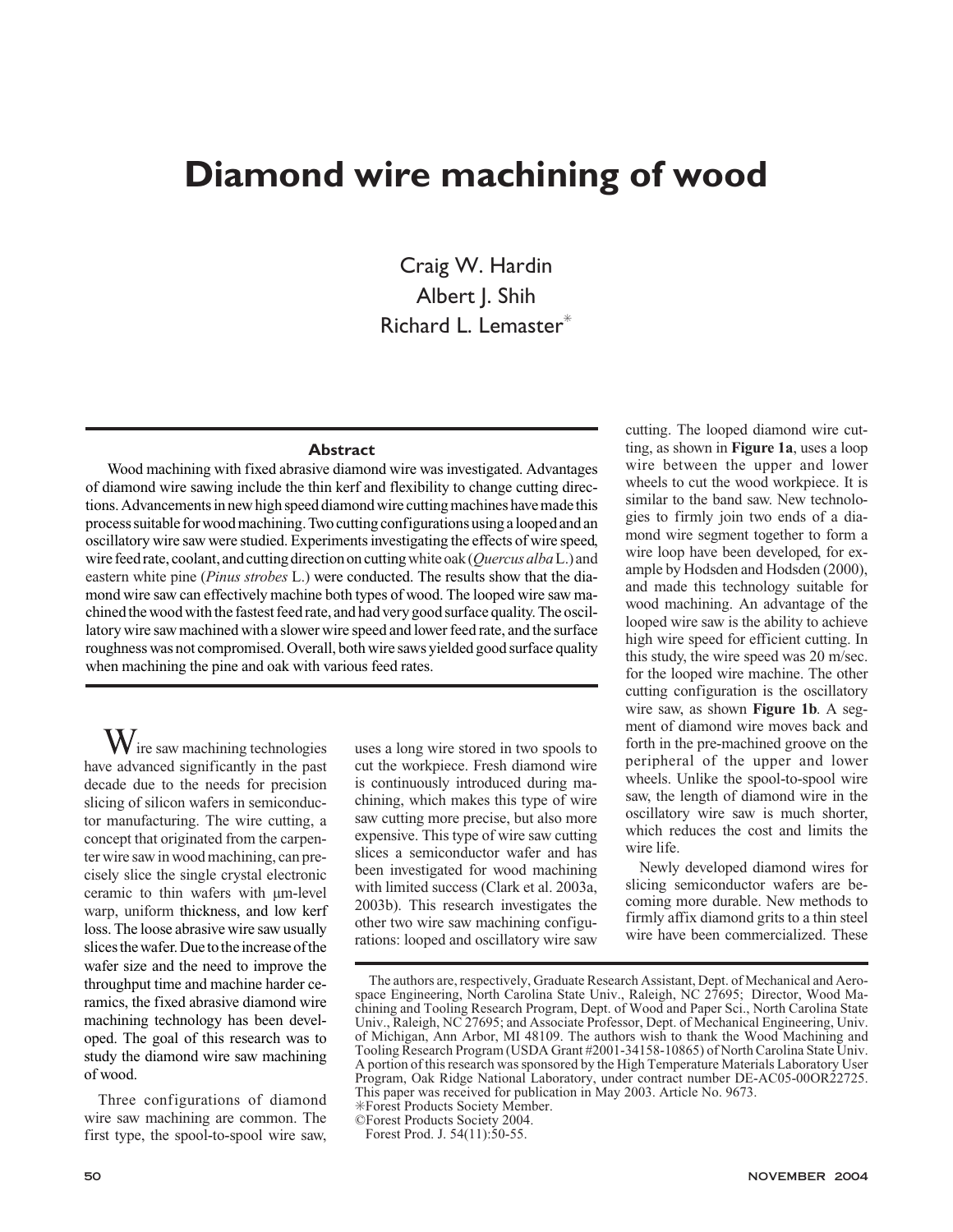

*Figure 1. – Configurations of the diamond wire saw cutting tests performed in this study: a) looped wire saw; and (b) oscillatory wire saw.*



*Figure 2. – Kerf loss in circular saw and diamond wire saw machining of wood.*

methods include the electroplating and laser conditioning of the metal bond and mechanical crushing of the diamond into the wire (Clark et al. 2003b). Another advancement is the non-contact wire bow sensor to detect the orientation of the wire for the cutting force measurement and cutting path error compensation. High speed wire saw machines have also been developed to reduce the cutting force on each diamond grit, lower the wire wear, and achieve higher material removal rate.

Two advantages of the diamond wire saw are the thin kerf and the freedom to change cutting direction and workpiece orientation during cutting. Examples of the level of kerf loss for circular saw and diamond wire saw for wood machining is shown in **Figure 2**. The kerf of the diamond wire saw is about an order of magnitude smaller. **Figure 3** shows the flexibility of the diamond wire saw when cutting wood. The wire cutting direction can easily be changed to generate complicated cutting paths and intricate parts. This is not achievable in traditional band and circular saws. In addition to the change in cutting path, orientation of the wood workpiece can also be adjusted to create even more complicated part geometries.

In this paper, the experimental setup and design for the looped and oscillatory diamond wire saw cutting of wood are first introduced. Results of the cutting forces and surface roughness are analyzed and discussed.

### **Experimental setup and design**

The diamond wire saw machine, diamond wire, design of experiment, and setup for forces and surface roughness measurements are discussed in this section.

# **Diamond wire saw machines and diamond wires**

The looped and oscillatory diamond wire saw experiments were conducted on a Model Murg 400 and Model 7243 machine (Well Diamond Wire Saws, Inc.), respectively. The top speed of the looped diamond wire saw is 20 m/sec., which is fast compared to other conventional diamond wire saws. This was the speed for all looped wire cutting tests in this study. The top wire speed of Model 7243 is 1.5 m/sec.

The  $d_w$  and  $l_w$  are 394 and 481 mm for the loop wire saw (**Fig. 1a**) and 470 and 927 mm for the oscillatory wire saw (**Fig. 1b**), respectively. For the two support pulleys in the oscillatory wire saw,  $d_r = 25$  mm and  $l_r = 112$  mm.

The nominal diameters of the diamond wire in the looped and oscillatory wire saws are 0.5 and 0.7 mm, respectively. The diamond grit with an average size of 54  $\mu$ m is mechanically crushed into the wire. **Figure 4a** shows a section of new diamond wire. Diamond grits are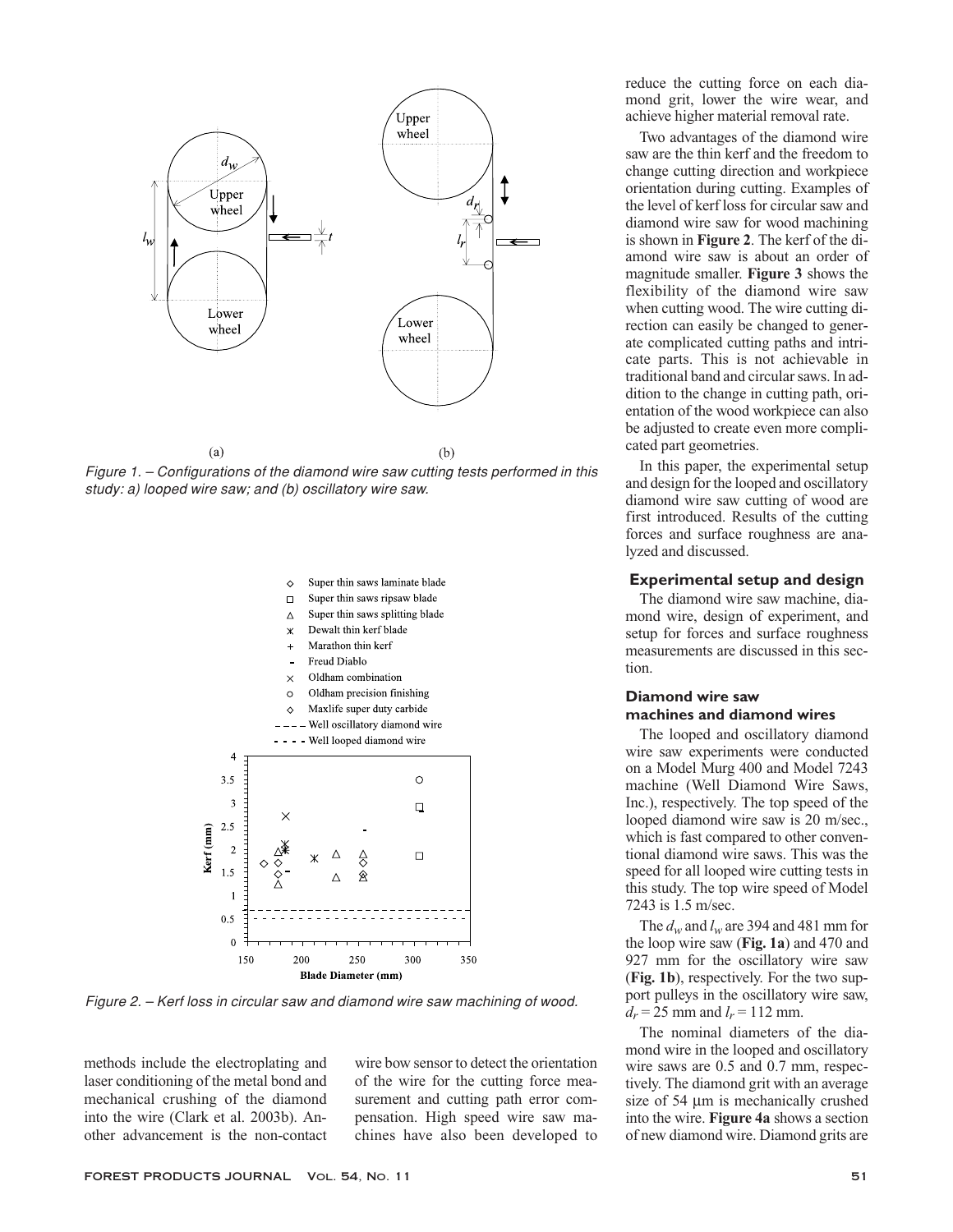



 $(b)$ 

 $(c)$ 

*Figure 3. – Flexibility of the diamond wire saw for wood machining: a) a cedar slat cut by a diamond wire saw; b) two pieces separated from the cut cedar; and (c) a contour cut on a pine sample.*

crushed and embedded in the wire. A section of the used diamond wire is shown in **Figure 4b**. The bond is eroded and diamond grits are exposed on the wire for the oscillatory wire saw.

In both looped and oscillatory diamond wire saw tests, used but not totally worn-out diamond wires were utilized. Although a wire endurance test was not conducted in this study, apparently the diamond wire can last for an extended period of time for wood machining.

# **Workpiece, fixture, and motion control**

The two types of wood studied were white oak (*Quercus alba* L.) and eastern white pine (*Pinus strobes* L.). The thickness of the wood workpiece, denoted as*t* in **Figure 1**, was 19 mm.

As shown in **Figure 5**, a clamping plate held the wood workpiece on the





*Figure 4. – Diamond wire: a) new diamond wire; and b) used diamond wire.*

top of a three-axis force dynamometer (Kistler Model 9255B). Forces normal and tangential to the wire segment in contact with the workpiece, denoted as  $F_N$  and  $F_T$ , were recorded for all cutting tests. The force dynamometer was bolted into a stepping motor and ball screw controlled Isle Automation slide. This slide moves the wood workpiece at a constant feed rate into the wire. A groove was machined on the wood workpiece with the contact length equal to the thickness of the workpiece.

# **Design of wire saw cutting experiments**

The wire saw experiments involved both the ripcut and the crosscut directions. As shown in **Figure 6a**, the wire traveled along the grain in a ripcut. Grooves cut by diamond wire after testing can also be seen. The wire cut across the grain in a crosscut, as shown in **Figure 6b**. The feed rate and wire speed were the other two key process parameters that were varied.

A set of baseline cutting tests were designed and conducted for the looped and oscillatory wire saw machine, respectively, to investigate the effect of wood type (pine and oak) and cutting direction (rip and cross). **Tables 1** and **2** summarize the test parameters and the number of wire saw cutting tests conducted.

As shown in **Table 1**, the 12 baseline tests for oscillatory wire saw cutting included two types of wood (pine and oak), two cut directions (rip and cross), and three wire speeds (0.5, 1.0, and 1.5 m/sec.). The extended test 1 was conducted to study the effect of high feed rate. The feed rate was increased from 0.5 to 1.0 mm/sec. and six cutting tests for crosscut of pine and oak at 0.5, 1.0, and 1.5 m/sec. wire speed were conducted.

The baseline test for the looped wire saw, as shown in **Table 2**, included ripand crosscutting pine and oak at four feed rates (0.5, 1.0, 1.5, and 2.0 mm/ sec.). The oak ripcut at the highest feed rate (2.0 mm/sec.) was omitted due to the concern of possible high cutting forces. Fifteen baseline tests were conducted for the looped wire saw cut. The extended test 2 was designed to investigate the effect of coolant by adding a small amount of water mist to the running wire. Eight tests were conducted for crosscut of pine and oak at 0.5, 1.0, 1.5, and 2.0 mm/sec. feed rate. Due to the high wire speed (20 m/sec.) in looped wire cutting, additional tests at much higher feed rates of 2.5, 3.0, 3.5, and 4.0 mm/sec. were achievable and conducted in the extended test 3.

# **Cutting forces and**

## **surface roughness measurement**

A Mitutoyo Surftest system with a diamond-tip contact stylus measured the roughness of the machined wood samples. Two measurement traces were each conducted along and across the cutting direction. The average of arithmetic average roughness  $(R_a)$  on the four measurement traces represented the roughness of machined wood surfaces.

Two cutting force components normal and perpendicular to the section of wire in contact with the workpiece were measured with the dynamometer. Calibration factors were obtained to convert dynamometer voltage output to force. Adding and removing known weights on the dynamometer in the normal and tangential force directions determined the calibration factors. The cutting forces in wire machining took 30 to 90 seconds to reach the steady-state condition. The output voltage drifted due to discharge of the quartz piezo-ceramic in the dynamometer. The drift was ob-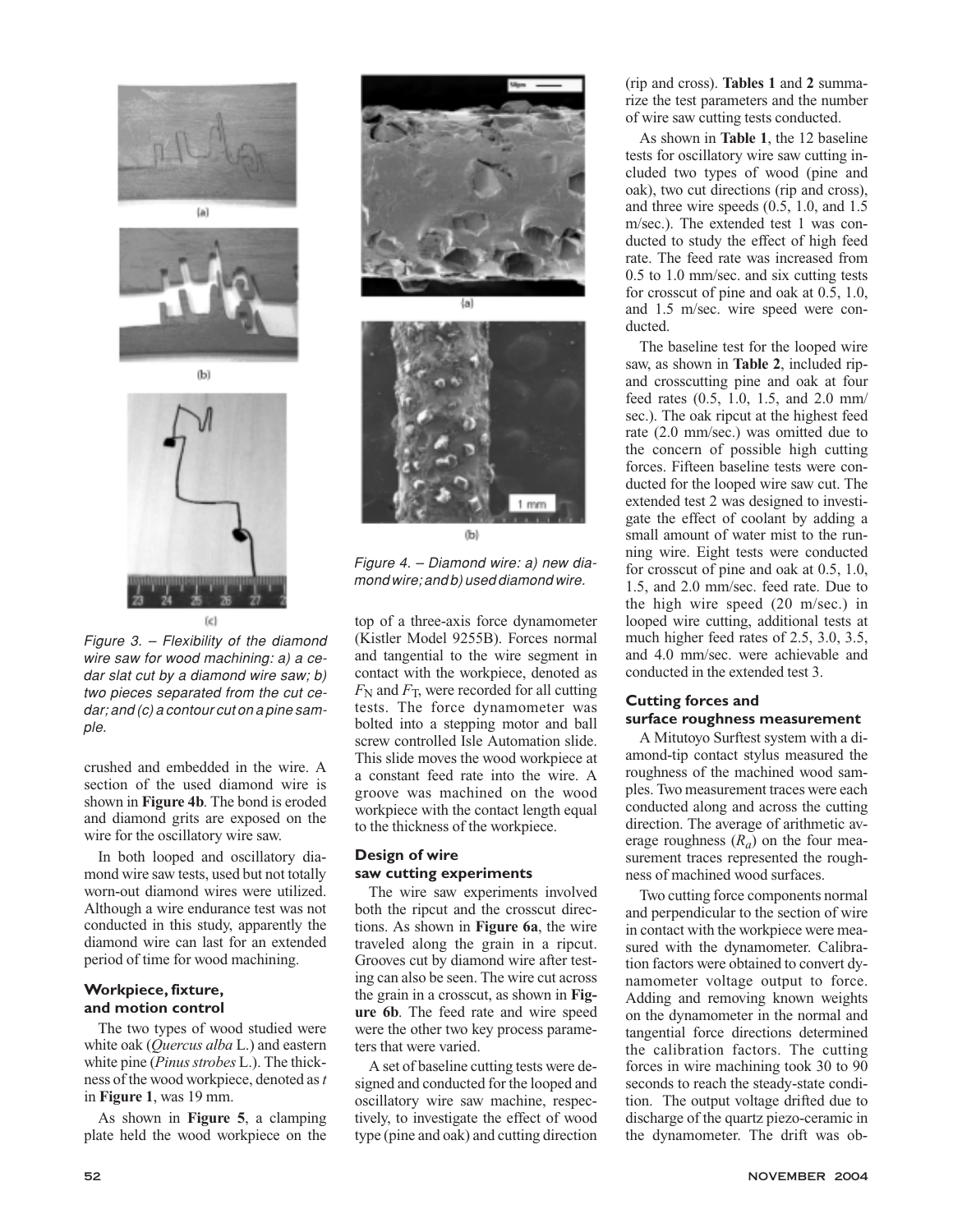

*Figure 5. – Setup of the clamp, dynamometer, and slide for diamond wire cutting of wood.*

served as linear. A correction factor was obtained for each cutting direction. The measured forces were converted to a specific cutting force by dividing the force with projected area of contact (length of contact times the nominal wire diameter). Different nominal diameters of diamond wire were utilized in the looped and oscillatory wire saws. The specific cutting forces enable the mutual comparison of force results.

As the normal force gradually reached a constant level, the magnitude of both normal and tangential force was measured. This force was further analyzed to calculate the specific normal and tangential forces.

## **Cutting force and surface roughness results**

## **Oscillatory wire saw cutting**

**Figure 7** shows the baseline and two extended test results for oscillatory wire saw cutting. The crosscut and ripcut data points are represented by triangular and circular shape symbols, respectively. Baseline tests are shown in solid marks and connected by solid lines. Two extended tests are represented in open symbols and connected by dashed lines. In baseline tests, the effects of types of wood, cutting direction, and wire speed were investigated. In extended test 1, the effect of feed rate was studied. Observations are summarized as follows.

*Effect of the type of wood. —* No distinguishing difference existed on the level of forces and surface roughness in oscillatory diamond wire saw cutting of pine and oak samples.

*Effect of cutting direction.* — The ripcut, in general, had higher cutting forces in both net force and normal and tangential cutting forces. The surface roughness, under various process parameters and for different types of wood, remained at about 3  $\mu$ m  $R_a$ .

*Effect of wire speed. —* The net specific cutting force showed the clear trend of lowering cutting forces at higher wire speed. The same trend was seen on the normal force, but not as obvious in the



 $(a)$ 



*Figure 6. – Cutting directions and groove cut by a diamond wire saw: a) ripcut; and (b) crosscut.*

tangential force for oak cutting. High wire speed did not improve the surface roughness. The effect of wire speed will be further discussed in the high speed, 20 m/sec., looped diamond wire saw cutting.

*Effect of feed rate. —* The faster feed rate in crosscutting of pine and oak increased the cutting forces but did not significantly affect the surface roughness.

The ratio of normal to tangential cutting forces  $(F_N/F_T)$  is an important indicator to represent the efficiency of a wire cutting process. In the previous study of spool-to-spool diamond wire cutting of wood (Clark et al. 2003a), the  $F_N/F_T$  ratio in the range of 0.6 to 2.5 and 1.5 to 3.2 for pine and oak, respectively, was observed. In our oscillatory wire saw tests, the force ratio for both types of wood stayed in the 1 to 3 range. Slow feed rates generate lower force ratios. The same trend has been seen in the dia-

*Table 1. – Experiment design for oscillatory wire saw cutting tests.*

| Experiment                 | Workpiece | Cut direction | Feed rate | Wire speed    | No. of tests |
|----------------------------|-----------|---------------|-----------|---------------|--------------|
|                            |           |               | (mm/sec.) | (m/sec.)      |              |
| Baseline                   | Pine, oak | Rip. cross    | 0.5       | 0.5, 1.0, 1.5 | 12           |
| Extended test 1: feed rate | Pine, oak | Cross         | 1.0       | 0.5, 1.0, 1.5 | 6            |

*Table 2. – Experiment design for looped wire saw cutting tests.*

| Experiment                      | Workpiece | Cut direction | Feed rate      | Wire speed | Coolant | No. of tests |
|---------------------------------|-----------|---------------|----------------|------------|---------|--------------|
|                                 |           |               | (mm/sec.)      | (m/sec.)   |         |              |
| Baseline                        | Pine, oak | Rip, cross    | 0.5, 1, 1.5, 2 | 20         | No      | $15^{\circ}$ |
| Extended test 2: coolant effect | Pine, oak | Cross         | 0.5, 1, 1.5, 2 | 20         | Yes     | 8            |
| Extended test 3: feed rate      | Pine      | Rip           | 2.5, 3, 3.5, 4 | 20         | No      | 4            |

<sup>a</sup>Ripcut of oak at 2 mm/sec. feed rate was not conducted due to the possible high cutting force.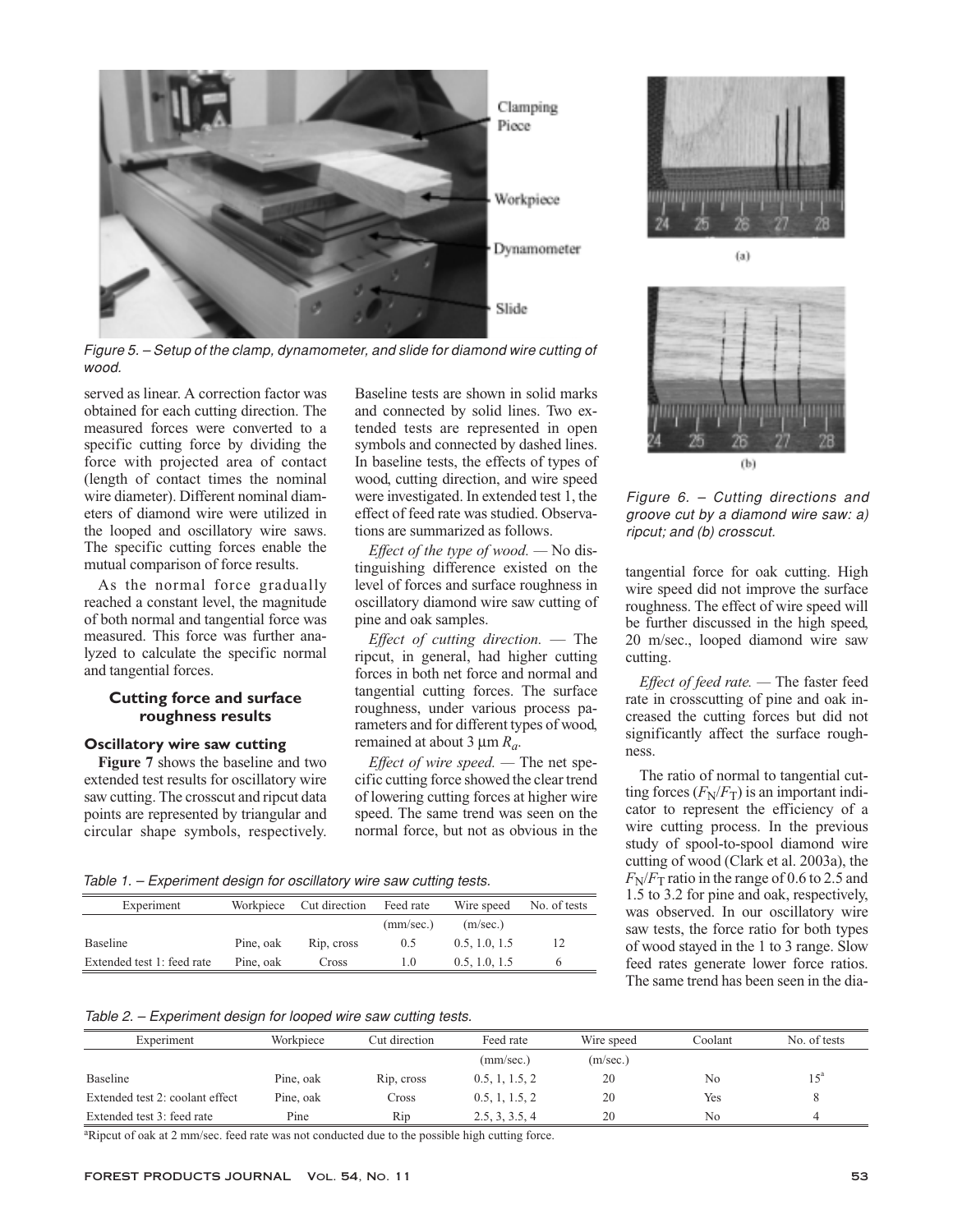

*Figure 7. – Oscillatory wire saw cutting forces and surface roughness results.*



*Figure 8. – Looped wire saw cutting forces and surface roughness results.*

mond wire saw cutting of single crystal SiC (Hardin et al. 2004). Low  $F_N/F_T$  in the range of 0.3 to 1.3 was obtained at a very slow wire feed rate, which hindered the build up of normal cutting force and resulted in a low force ratio.

## **Looped wire saw**

**Figure 8** shows the results of the baseline test and extended test 2 (coolant effect) in looped diamond wire cutting. The same sign conventions in **Figure 7** were applied. Compared to the oscillatory diamond wire saw cutting, the specific cutting forces in looped diamond wire were much lower. This is caused by the very high wire speed, 20 m/sec., in looped diamond wire saw cutting. The trend of lower cutting forces at high wire speed has been observed in **Figure 7** and further reinforced in **Figure 8**. The looped configuration helped to achieve the high wire speed desired for efficient diamond wire saw cutting.

*Effect of type of wood. —* The oak exhibited slightly higher cutting forces, particularly at high feed rate cutting. Such a distinct high cutting force for oak, which likely was caused by the wire speed effect, was not obvious in the oscillatory wire cutting. For oak and pine, the surface roughness was about the same at low feed rate. As the feed rate increased, the surface roughness for pine remained at the same, 1 to 2  $\mu$ m  $R_a$ range. The force ratio  $(F_N/F_T)$  showed distinctly different levels for oak and pine. Oak had a lower  $F_N/F_T$  ratio.

*Effect of cutting direction. —* For pine, the ripcuts generated distinctly higher tangential force and about the same level of normal force compared to that of crosscut. For oak, the ripcut had higher tangential force and, in general, lower normal force at a high feed rate. This phenomenon was also observed in the net force.

*Effect of feed rate. —* Higher feed rate, in general, generated higher cutting forces. This is particularly apparent in results of the net force. Higher feed rate generated higher net force for both pine and oak. On individual force components, higher normal forces were seen at a high feed rate in all cutting conditions. For the tangential force, an obvious exception was the ripcut of pine. A lowering trend of tangential force was observed from a high (2 mm/sec.) feed rate. An extended test of the ripcut of pine with feed rates from 2.5 to 4 mm/ sec. was conducted to investigate tan-